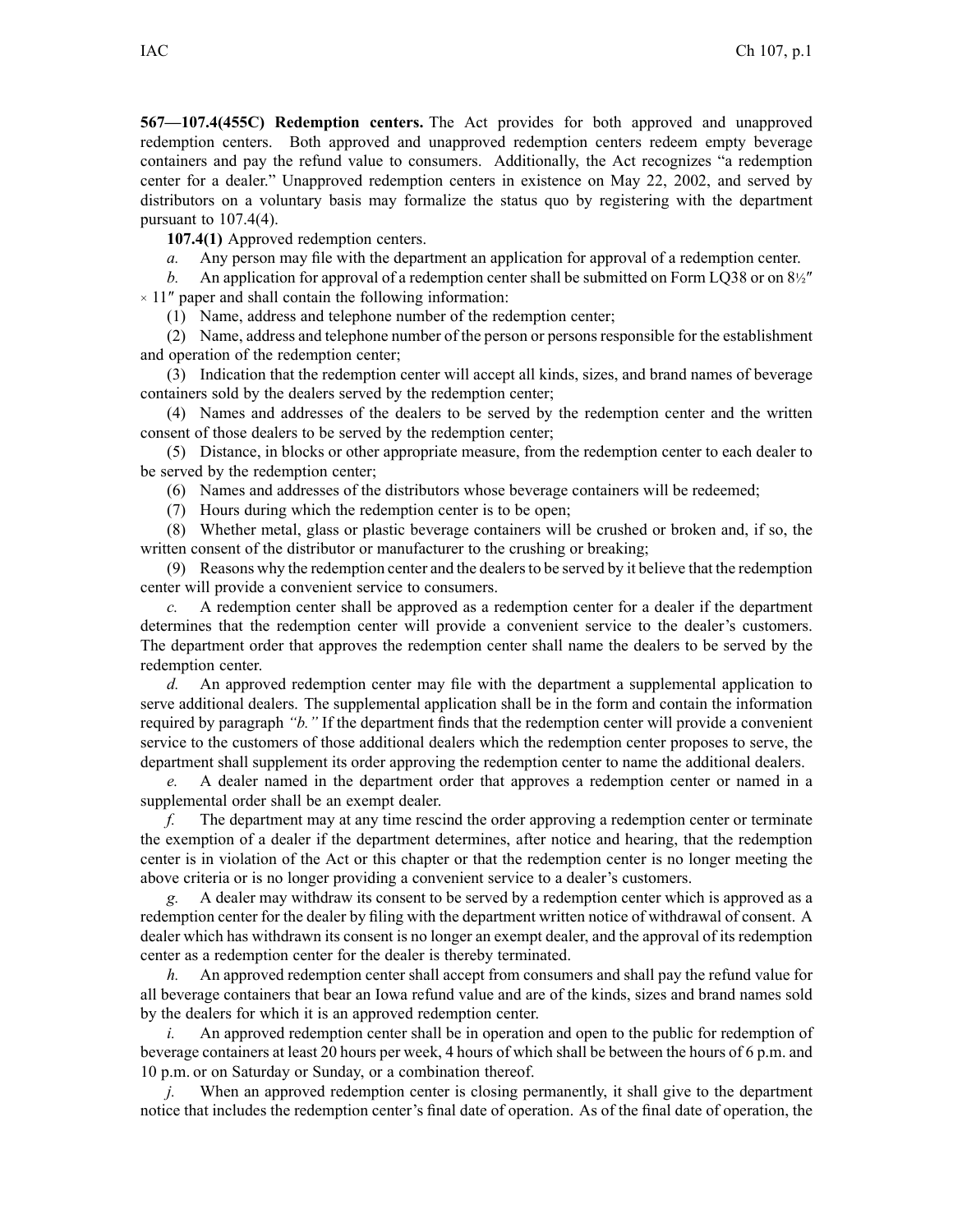redemption center's approval as <sup>a</sup> redemption center shall be terminated and <sup>a</sup> dealer it was approved to serve shall no longer be an exemp<sup>t</sup> dealer.

**107.4(2)** Unapproved redemption centers. Nothing in the Act or this chapter prevents <sup>a</sup> person from establishing <sup>a</sup> redemption center that has not been approved by, certified by, or registered with the department. Before commencing operations, unapproved redemption centers shall provide the following to the department:

*a.* Name, address and telephone number of the redemption center;

*b.* Name, address and telephone number of the person or persons responsible for the establishment and operation of the redemption center; and

*c.* Operating hours of the redemption center.

When the redemption center is closing permanently, it shall give to the department notice that includes the redemption center's final date of operation.

**107.4(3)** Redemption center for <sup>a</sup> dealer.

*a.* A redemption center that proposes to provide beverage container sorting or handling services for <sup>a</sup> dealer but that is not an approved redemption center for the dealer may file with the department an application for certification as <sup>a</sup> redemption center for the dealer.

*b.* An application for certification as <sup>a</sup> redemption center for <sup>a</sup> dealer shall be on <sup>a</sup> form provided by the department on  $8\frac{1}{2}$  × 11" paper and shall contain the following information:

(1) Name, address and telephone number of the redemption center;

(2) Name, address and telephone number of the person or persons responsible for the establishment or operation of the redemption center;

(3) Names and addresses of the dealers for whom the redemption center is to provide beverage container sorting or handling services, the services to be provided to each dealer and the written consents of those dealers to be served by the redemption center;

(4) Names and addresses of the distributors for which the redemption center will provide beverage container sorting or handling services;

(5) Whether metal, glass or plastic beverage containers will be crushed or broken and, if so, the written consent of the distributor or manufacturer to the crushing or breaking.

*c.* A redemption center which meets the above criteria shall be certified as <sup>a</sup> redemption center for that dealer.

*d.* A dealer for which the redemption center is certified is not an exemp<sup>t</sup> dealer.

*e.* The department may at any time terminate the certification of <sup>a</sup> redemption center as <sup>a</sup> redemption center for that dealer if the department determines, after notice and hearing, that the redemption center is in violation of the Act or this chapter or no longer meets the above criteria.

*f.* A dealer may withdraw its consent to be served by <sup>a</sup> redemption center for that dealer by filing with the department written notice of withdrawal of consent, and the certification of the redemption center as <sup>a</sup> redemption center for that dealer is thereby terminated.

*g.* When <sup>a</sup> redemption center for <sup>a</sup> dealer is no longer serving <sup>a</sup> dealer for which it is certified, the redemption center shall notify the department. When <sup>a</sup> redemption center is no longer serving any dealers for which it is certified, its certification as <sup>a</sup> redemption center for <sup>a</sup> dealer is terminated.

**107.4(4)** Registered redemption centers.

*a.* A redemption center which was in operation and open to the public for redemption of beverage containers on May 22, 2002, may on or before 90 days from December 17, 2002, file an application for registration with the department. The department shall not accep<sup>t</sup> an application for registration of <sup>a</sup> redemption center after 90 days from December 17, 2002.

*b.* An application for registration of <sup>a</sup> redemption center shall be on <sup>a</sup> form provided by the department or on an  $8\frac{1}{2}$  × 11" paper and shall contain the following information:

(1) Name, physical address, and telephone number of the redemption center;

(2) Name, address and telephone number of the person or persons responsible for the operation of the redemption center;

(3) Kinds, sizes and brand names of the beverage containers that are accepted by the redemption center;